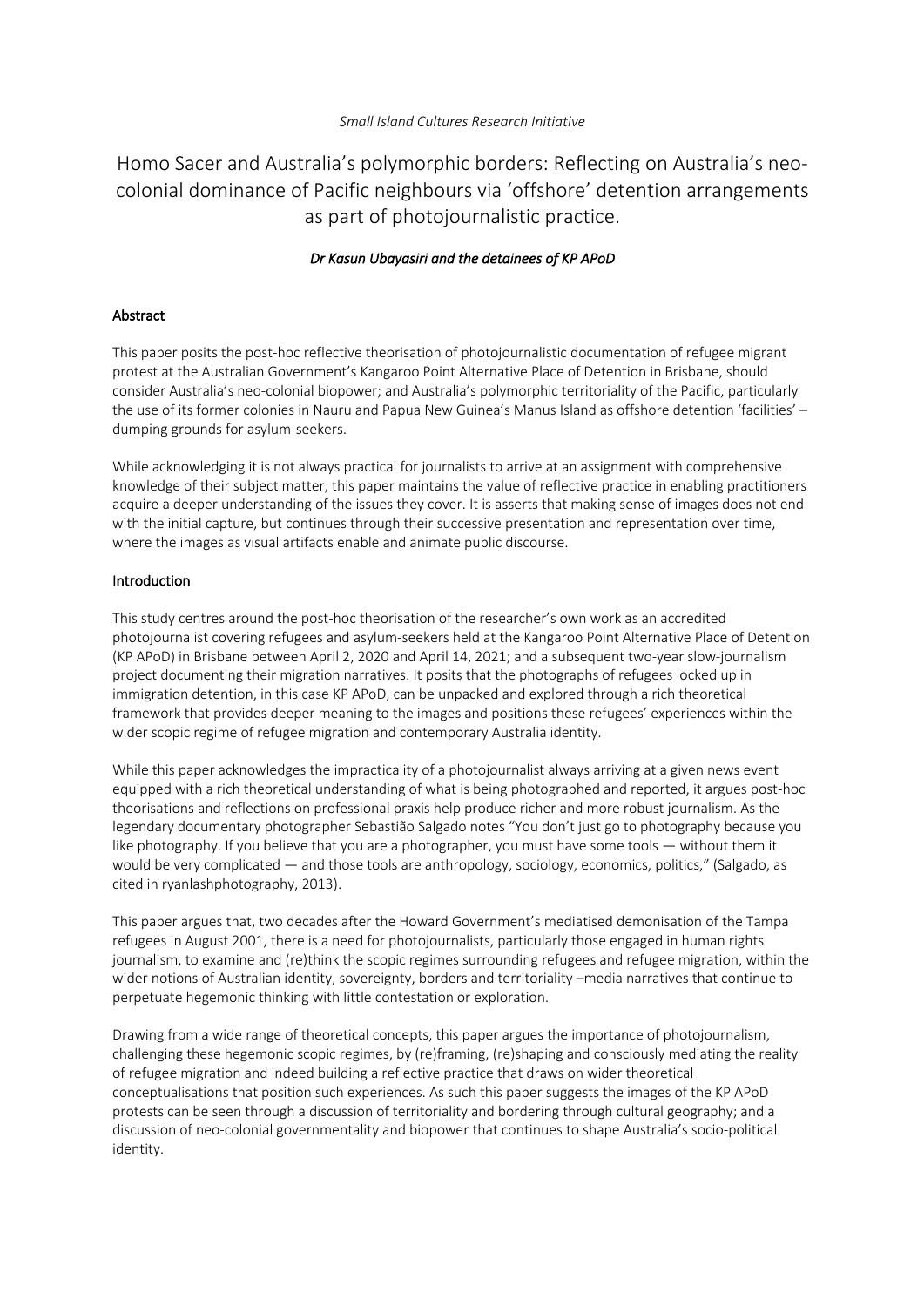#### Background of the KP APoD refugees

For the purpose of this paper, the refugees' story begins on July 13, 2019, when then Australian Prime Minister Kevin Rudd made a televised declaration that no asylum seeker arriving by boat would be settled in Australia. Asylum seekers arriving in this manner after this announcement, including many who were already at sea, would be scooped up by the navy and processed on Christmas Island before being sent to long-term indefinite immigration detention.

Most refugees caught up in this situation were subsequently sent to offshore detention centres on Nauru and Papua New Guinea's Manus Island, while about one third were granted bridging visas for mainland Australia. It is nearly impossible to ascertain what criteria was applied to these arrivals, if any, because demographic data on refugees and asylum seekers in Australia's various detention centres is not easily accessible- even at a political level there is often little transparency. Only select data released through avenues such as Senate Estimates hearings offer a glimpse of this selection process. For example, in response to a question from Greens Senator Nick McKim, the Immigration and Border Protection Portfolio noted on March 29, 2017, that:

(B)etween 19 July 2013 and the last boat arrival on 27 July 2014, 79 boats arrived in Australia. There has not been a boat arrival in more than 950 days. Of the individuals on board, 1,596 were transferred to the Nauru Regional Processing Centre, 1,523 were transferred to the Manus Regional Processing Centre and 1,414 were issued with bridging visas in Australia (Department of Immigration and Border Protection, 2017).

The decision to grant bridging visas for some and not others was dismissed as simply the Minister exercising his "non-delegable personal power". The process remains opaque, and the resultant statistics are stripped of even the most basic humanising, demographic information. This bureaucratic dehumanisation often assigned people a processing number based on their three-letter boat identification. Legislatively the asylum seekers were referred to as 'transitory persons', reinforcing the idea that the Australian government considered their stay to be temporary with no prospect of permanent settlement on Australian soil. It is worth noting that throughout this process the Federal government refused to reference or acknowledge these migrants as asylum seekers or refugees, even after they had been formally processed as such through Australia's own immigration structures. An Iranian refugee who was sent from Christmas Island to Manus Island before being transferred to Kangaroo Point noted "the Australian government did everything they could not to refer to us as refugees or asylum seekers. I was 'a client' in Christmas Island, 'the transferee' on Manus Island, 'a resident' after the Supreme Court ruling, and a 'detainee' at Kangaroo Point" (personal communication, 2020 ).

Between July 2013 and March 2019, refugees' needing serious medical care had to undergo a lengthy approvals process, often through the courts, before they could be evacuated to Australia for treatment. The Asylum Seeker Resource Centre (2021) notes "sick refugees and asylum seekers in offshore detention were waiting for two years (on average) for medical transfer to Australia for treatment, even after a medical transfer recommendation had been made by the Government's own appointed doctors".

The Medevac Bill which became law on March 1, 2019, paved the way for doctors to make medical rulings for medical evacuations without the need to engage the courts. By the time the Law was repealed a year later, 192 detainees had been evacuated. At the start of 2020, they were detained primarily at the Kangaroo Point Alternative Place of Detention (APoD), and Melbourne's Park Hotel APoD.

When Queensland entered a hard COVID lockdown on April 2, 2020, 120 Medevac refugees at the KP APoD began a protest on the hotel balcony, pleading for freedom. Unable to practice social distancing or quarantine, and with 80-90 security guards and Serco staff coming in and out of the compound unchecked on a daily basis, these men feared the pandemic. Supporters and activists soon took up their cause, establishing an ongoing protest presence outside the gates of the hotel for more than 50 weeks until the refugees within were relocated and the facility shut down. The photojournalistic coverage at the foreground of this study was commenced on the third day of the refugees' balcony protest and continued until KP APoD was closed.

#### Mediation and Mediatisation: The visual politics of refugee migration to Australia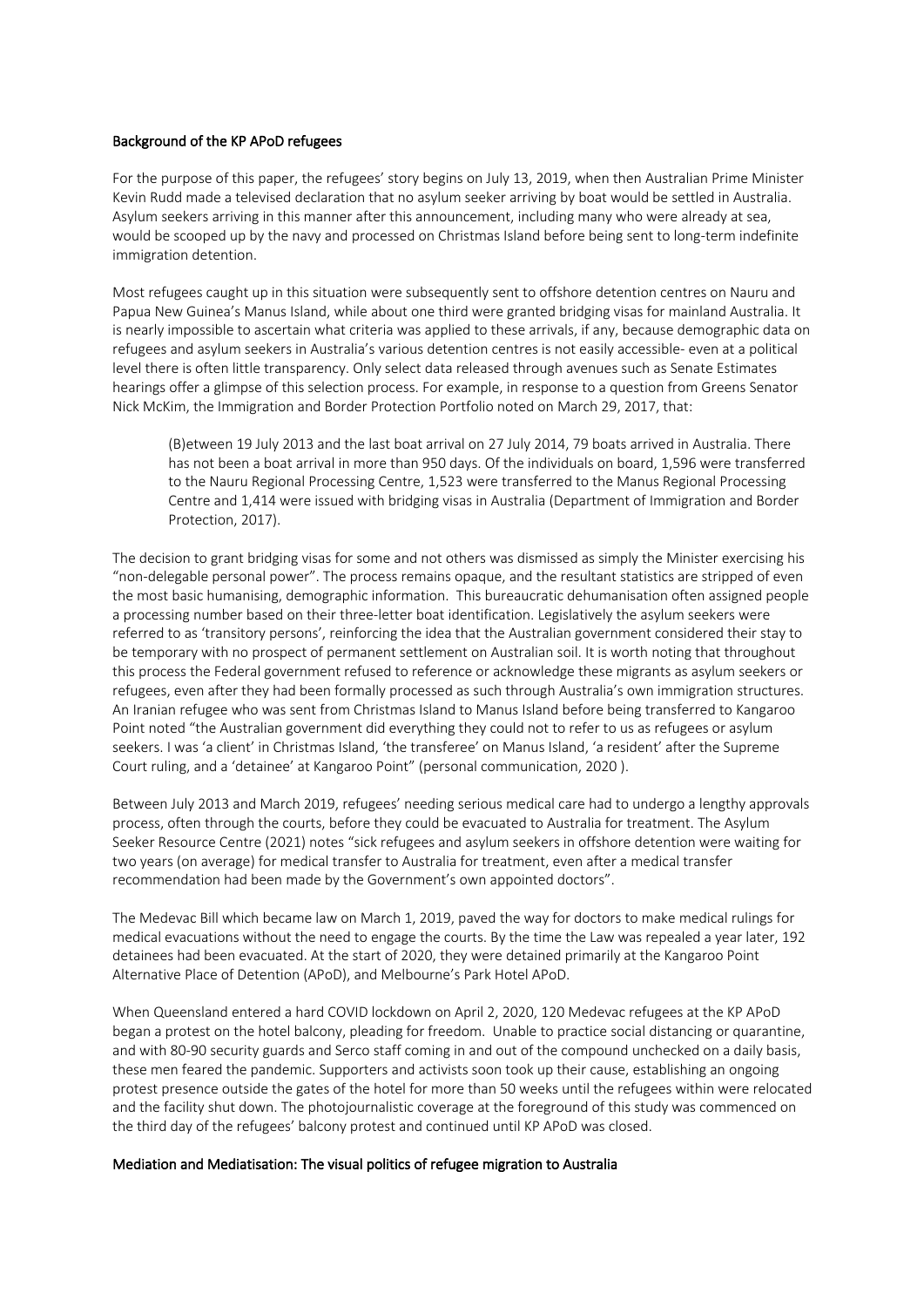How refugees are photographed and what narratives those images might convey matter, because those images shape public discourse (Chouliaraki & Stolić, 2017 and 2019; Lenette & Miskovic, 2018).

In their analysis of news photojournalism on the 2015 European migration crisis, Chouliaraki and Stolić describe the images as a "political encounter between western publics and arriving migrants, where the latter are not simply 'the represented' but people who act within the photographic space." (2019, p. 311). They argue "From the 'refugees welcome' protests to rescue-hero narratives, and from human tragedies on sea to reports on camps and reception centres, this unprecedented coverage of the migration 'crisis' in mainstream news contributed to shaping the continent's collective imagination of arriving 'others'" (2019, p. 311).

Such a consciousness of media influence, then opens the door into the study of cognitive media effects – *Agenda setting*, the idea that the news media set the agenda on what we should think about; and *Framing*, whereby the media not only tells us what to think about, but how to think about an issue by constructing largely unseen frameworks that 'subconsciously' shape our thinking. Such a reading also brings into sharp focus the duality of the mediation and mediatisation paradox, where mediation refers to the process of bringing multiple contested realities together to craft a representative reality within the media space (McNair, 2006; Newton, 2013; Shoemaker & Reese, 1996), while mediatisation refers to its impact on the audience (Kunelius & Reunanen, 2012). This line of media theorisation, of images and text as artefacts of public meaning making, reaches the inevitable, yet incomplete, conclusion that it is impossible to present value neutral journalism, unembellished and unadorned by the producers' own perspectives.

Such a view of images, and indeed text, as value-laden cultural artifacts, runs counter to journalism's 'truth claims' (Broersma, 2010) and the obstinate insistence on 'just-the-facts' objectivity – a seemingly reasonable position, but one which all too often leads to the wholesale abandonment of objectivity for unbridled subjectivity.

Few theorists, Canadian Ethicist Stephen Ward chief among them, have attempted to reconcile journalism's truth claims and perceptions of professional objectivity, against mounting theorisation that suggest the futility of objectivity in light of 'deliberately' agenda set and framed narratives. Ward's notion of objectivity, which draws on pragmatics offers a conceptual bridge breaking the bifurcated choice between subjectivity or objectivity. In his introduction to Ward's 1999 discussion paper Richard Parker says pragmatic objectivity "recognizes the inherent qualities of judgment that reporters must employ, and entails an understanding of the inherent fallibility of such judgments, while holding them to community or collective standards that usefully promote the central goals of reporting itself" (Ward, 1999, p. 1). In this regard he presents three standards of objectivity, or *pragmatic* objectivity – "*empirical standards* that test a report's accord with facts derived by careful observation, controlled experiments, or statistical measure; *standards of coherence* that tell us how consistent an interpretation is with what else we believe; and *standards of rational debate* that include a commitment to rational persuasion and tolerance, and openness to rival views and counter-evidence" (Ward, 1999, p. 1).

Ward's theorisation of pragmatic objectivity, then provides a workable solution to the cognitive media effects conundrum, suggesting that since agenda setting and framing are inevitable, there needs to be greater pragmatism in understanding the contexts surrounding the framing (Ward, 1999; Ward 2010) and, in this case, what underlying frames manifest in the images photojournalists produce. In providing a working model of objectivity that accounts for journalistic judgment and exploration beyond 'just the facts" or 'he said/she said' reporting, Ward also offesr foundational tools for journalists to conceptualise and engage with the cognitive capacity of journalism to make meaning, and to situate that meaning construction and framing within a pragmatically objective workspace – in deeper, reflective thinking.

Pragmatic objectivity then is a process – the deeper a practitioner observes an issue through multiple angles and countervailing narratives, the more pragmatically objective their reporting is likely to become, because a journalist with a simplistic understanding of established hegemonic tropes is unlikely to make in-depth observations. Ward then proposes the development of an actively truth-seeking and inquiring journalist, instead of a passive collector and disseminator of 'facts'. Such a quest for deeper understanding however also necessitates a departure from what Santos de Sousa (2001) calls an epistemology of blindness which can loosely be described as being oblivious to the confines of the hegemonic structures that limit our understanding. With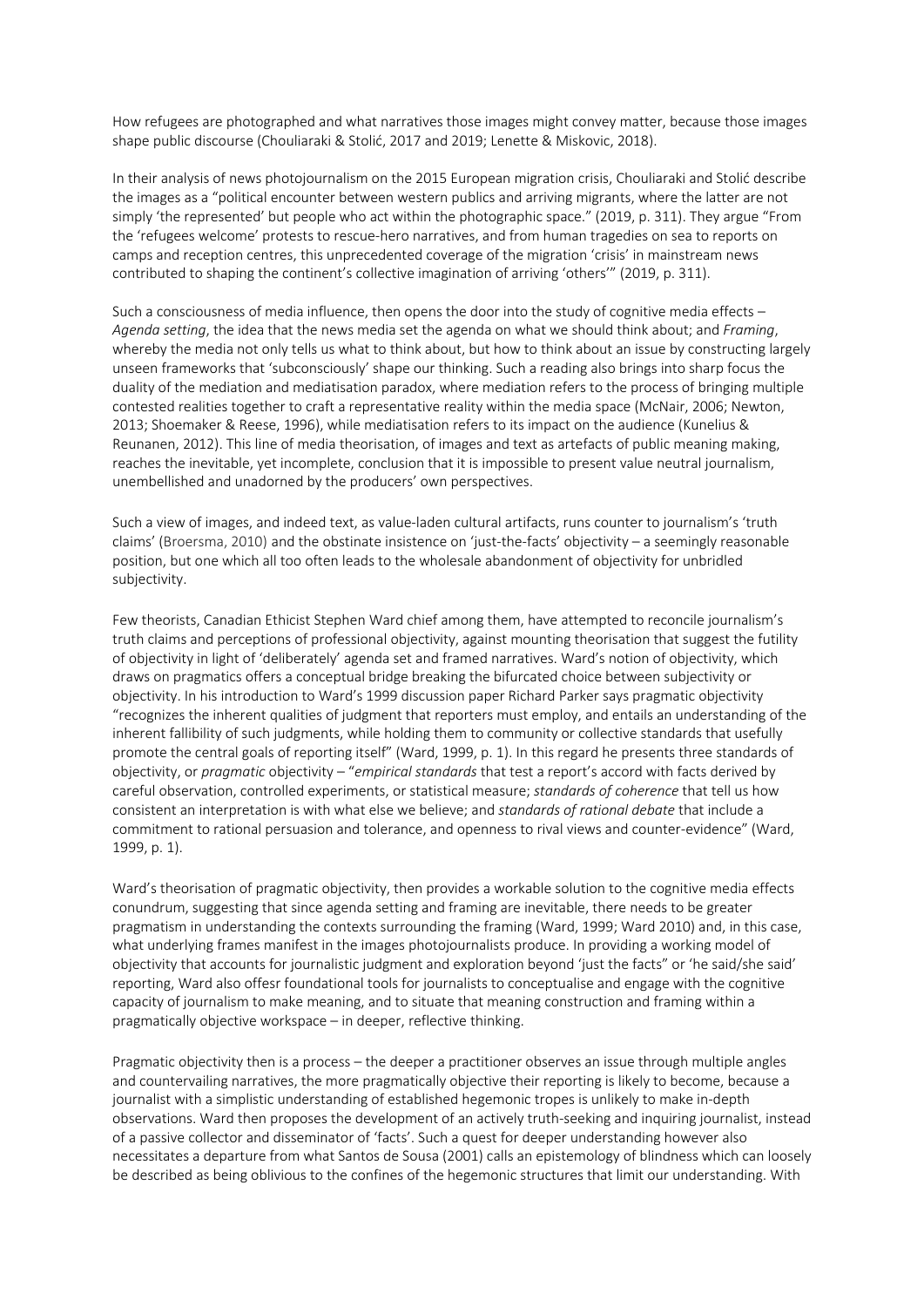respect to refugee reportage then, a new way of seeing and understanding must challenge 'accepted' hegemonic notions of citizenship, belonging, territoriality and borders that represent existing 'knowledge', and bring forth deeper professional reflectivity of the photojournalistic praxis.

#### (Re)thinking the border: polymorphic not monolithic

Refugees in Australia are seen through a lens of national security (Gale, 2004; McKay et al., 2011), stripped of humanity (Bleiker et al., 2013) and context. In his 2004 critique of the Australian refugee policy Richard Devetak wrote:

On 26 August 2001 Australia came under attack. To extinguish the threat to Australia's national security, three days later, Prime Minister Howard swiftly deployed crack SAS troops who successfully averted an invasion of the mainland by the enemy, thus preserving Australia's territorial integrity and national sovereignty…

In mobilising armed force to ward off danger, John Howard was doing what several Australian Prime Ministers before him have had to do. When Japanese bombers attacked Darwin and when Japanese midget submarines were detected in Sydney Harbour in 1942, Prime Minister Curtin quite naturally defended Australia by force (Devetak, 2004, p. 101)

Devetak's account is clearly satirical, but in drawing a parallel with wartime invasion he makes a clear point of reframing Howard's Tampa strategy, revealing it as one which demonised asylum seekers and presented them through a hyper-securitised frame. This strategy proved popular among the Australian public, Howard ultimately winning the next Federal election on the back of it, but what is also significant about this historic moment is how the Tampa 'crisis' provided a pivot point that fuelled a two-decade-long conversation singularising and shaping the nature of the Australian border in the collective consciousness. This new consciousness, politicised and mediatised through jingoistic references to strong borders and 'invasion' narratives (Parker, 2015), suggested an omnipresent and monolithic line on a map – a position which ultimately fails to bear up to scrutiny when examined in detail.

In their theorisation of polymorphous borders, Burridge et al. (2017) challenge dominant narratives of territoriality defined by homogenous, coherent and secure borders; arguing instead for a reimagining of borders as they really are – fractured and highly contextual. The Kangaroo Point refugee experience demonstrates this polymorphism of borders at two levels.

On the one hand the men inside the motel were not in Australia 'proper', but rather, stuck in a perpetual immigration departure lounge, neither here nor there. Despite physically standing on the balcony of a suburban hotel in Brisbane, the Kangaroo Point APoD refugees were in many ways still positioned outside of Australia, somewhere in limbo between their last location on Manus Island in Papua New Guinea and their next, as yet unknown, destination. At first glance this situation can be considered the result of the Rudd government's edict that boat arrivals would never be settled in Australia, a position vigorously reinforced by the Morrison government. But it is also the result of the Gillard government's extraordinary extension to Howard's offshore program which effectively excised the entire country from the migration zone for irregular boat arrivals (Grewcock, 2014a; Vogl, 2015). The upshot of this is that for as long as they remain refugees, most of these men will never technically step foot on Australian soil no matter how many borders they 'cross' or how far they travel.

On the other hand, the boundary of the physical entity that was the Kangaroo Point Central Hotel itself presented a classic example of the often polymorphous nature of borders, in that it was porous for some, yet impenetrable to others. For the security guards and staff moving in and out of the compound, the spatiality of the perimeter wall merely presented as the outer fence line of their place of work; for the Australian antidetention protestors it represented the boundary of a private property which if crossed, would mean trespass; and for the refugees inside it was akin to both razor wire fortification ringing their prison and an arbitrary divider marking their separation from the Australian citizenry and their in-betweenness in immigration purgatory. Within the scope of this analysis then, the photographable perimeter wall that prevents the refugees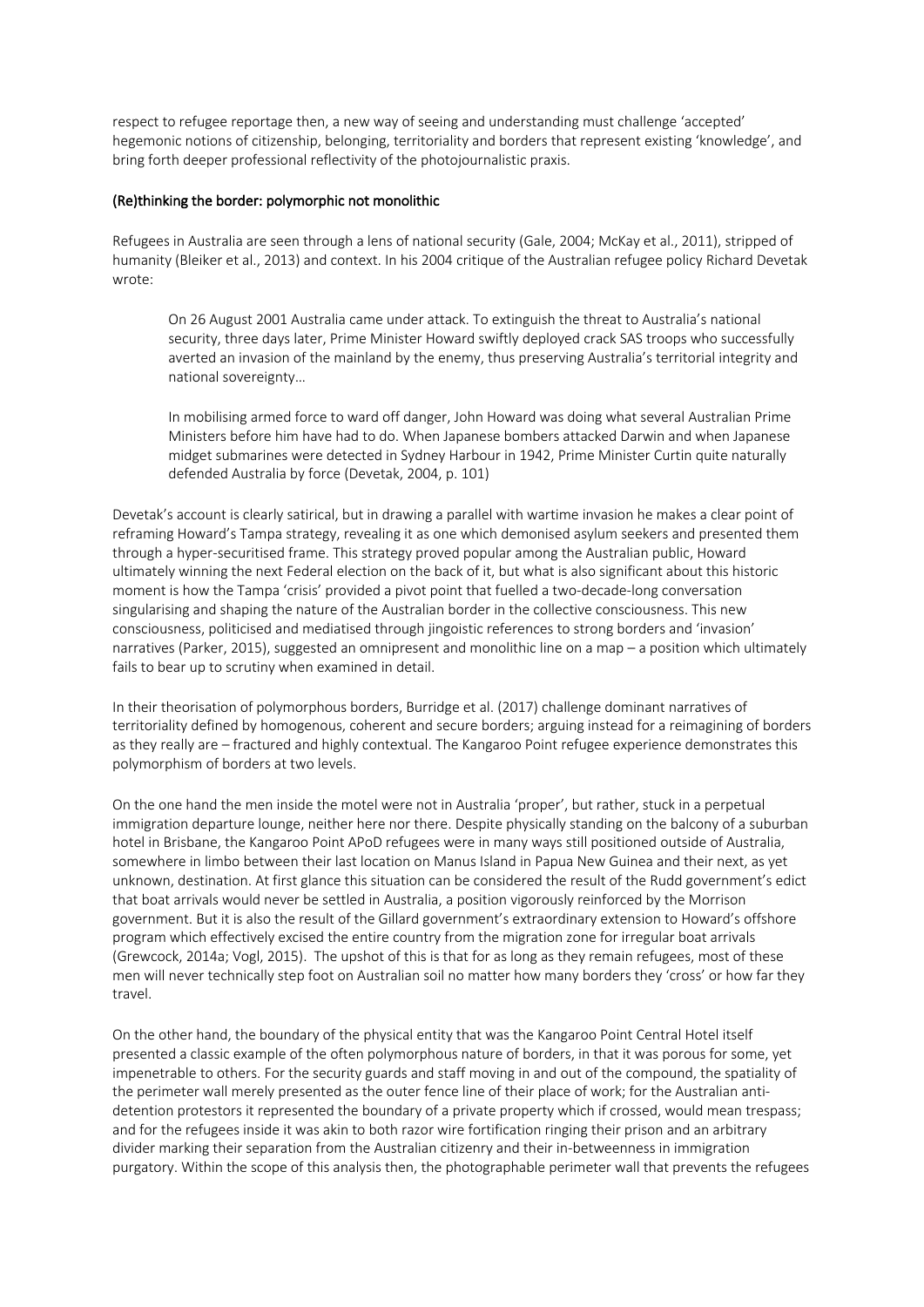from leaving the compound, and is sporadically besieged by protestors, can in a refugee-centric narrative, be considered a continuum of the Australian border.

However in this respect, the Federal government's 'border checkpoints' at the gates of the hotel are manned by Serco security subcontractors and Queensland state police as opposed to the Federal Border Force, further demonstrating the re-spatialisation of national sovereignty and the polymorphic interpretation of borders – where the border, while still serving the purpose of a migration barrier from a refugee and legislative perspective, is no longer represented as the unbroken edge of Australia's territorial sovereignty projected in traditionalist narratives as 'coherent, monstrous, omnipotent and omniscient' (Burridge et al,2017) and border breaches, such as those by protesters, are matters of 'law and order' under the State's jurisdiction, instead of a border incursion under Federal law.

From the journalistic perspective of mediating reality, it becomes imperative that journalists fully comprehend the polymorphic nature of this border if they are to attempt representing reality and not blindly reproduce the Federal government's contestable 'strong border' rhetoric. The task of the journalist, and indeed the photojournalist, is to highlight the highly contextual nature of the border and the apparent absence of a universal border that is tangible and photographable. The challenge is to present the image in such way as to provoke debate and challenge this hegemony. As Susan Sontag's notes in her seminal text On Photography, breaking free of this 'Plato's cave' where we confuse fragmented representations as real, is no simple task (Sontag, 1979, p. 3).

#### Offshore detention: Australia's sub-imperialism and neo-colonialism

The securitisation of the Australian border and the heightened national consciousness of the country's border, runs concurrent with a heightened sense of territoriality.

This territoriality is rooted in a nationalist imagining of Australianness, deeply seated in colonial identity, both in the ongoing colonisation of Aboriginal land as colonial proxies of the British crown, and a neo-colonial view of the neighbouring Pacific region (Grewcock, 2014b). Australian historian Humphrey McQueen argues that for much of Australia's history, the colonists who occupied the continent as an outpost of the British Empire have in return, viewed the neighbouring Pacific region though Australia's own version of a 'Monroe Doctrine', exhibiting sub-imperial tendencies first as a group of pre-federation British colonies and later as federated neo-colonialists – where the colonial dominion of the Pacific shifted from Britain to Australia.

There is a sense of continuity then, that Australia's response to 'incursion' or 'attack' from the 'invading force' of 430 asylum seekers, was to do what it has always done, which was to use the Pacific nations as a buffer.

The 'Pacific Solution', first introduced by Prime Minister Howard in September 2001 with bipartisan support, is the culmination of this response. In 2007 Labor under Prime Minister Rudd briefly dismantled offshore processing, but Prime Minister Gillard reignited the idea of a Howard- type offshore system in late 2012, reinstating detention centres on Manus and Nauru after the Australian High Court rejected a government proposal to exchange asylum seekers with processed refugees in Malaysia – popularly known as the 'Malaysian Solution'. In July 2013 the second Rudd government signed an agreement with the Papua New Guinean government to permanently settle processed refugees in PNG. The Abbot government that came to power in September 2013 implemented Operation Sovereign Borders, touting a 'zero tolerance' policy towards refugee and asylum seekers arriving by boat, and changing the terminology of such arrivals from 'irregular maritime arrivals' to 'Illegal maritime arrivals'.

Successive Australian government's use of Nauru, and Manus Island in PNG as a dumping ground for refugees is particularly telling of Australia's neo-imperialist mindset towards Pacific nations. Grewcock notes "Historically, both of these states have been under direct Australian control or influence and the willingness of their current governments to implement offshore processing and entertain resettlement cannot be separated from their dependency on Australian aid and development funding" (2014b, p. 75).

This mindset is evident as far back as 1883 when Queensland pastoralist and State Premier Thomas McIlwraith unilaterally attempted to annexe eastern New Guinea to Queensland by raising the British flag in Port Moresby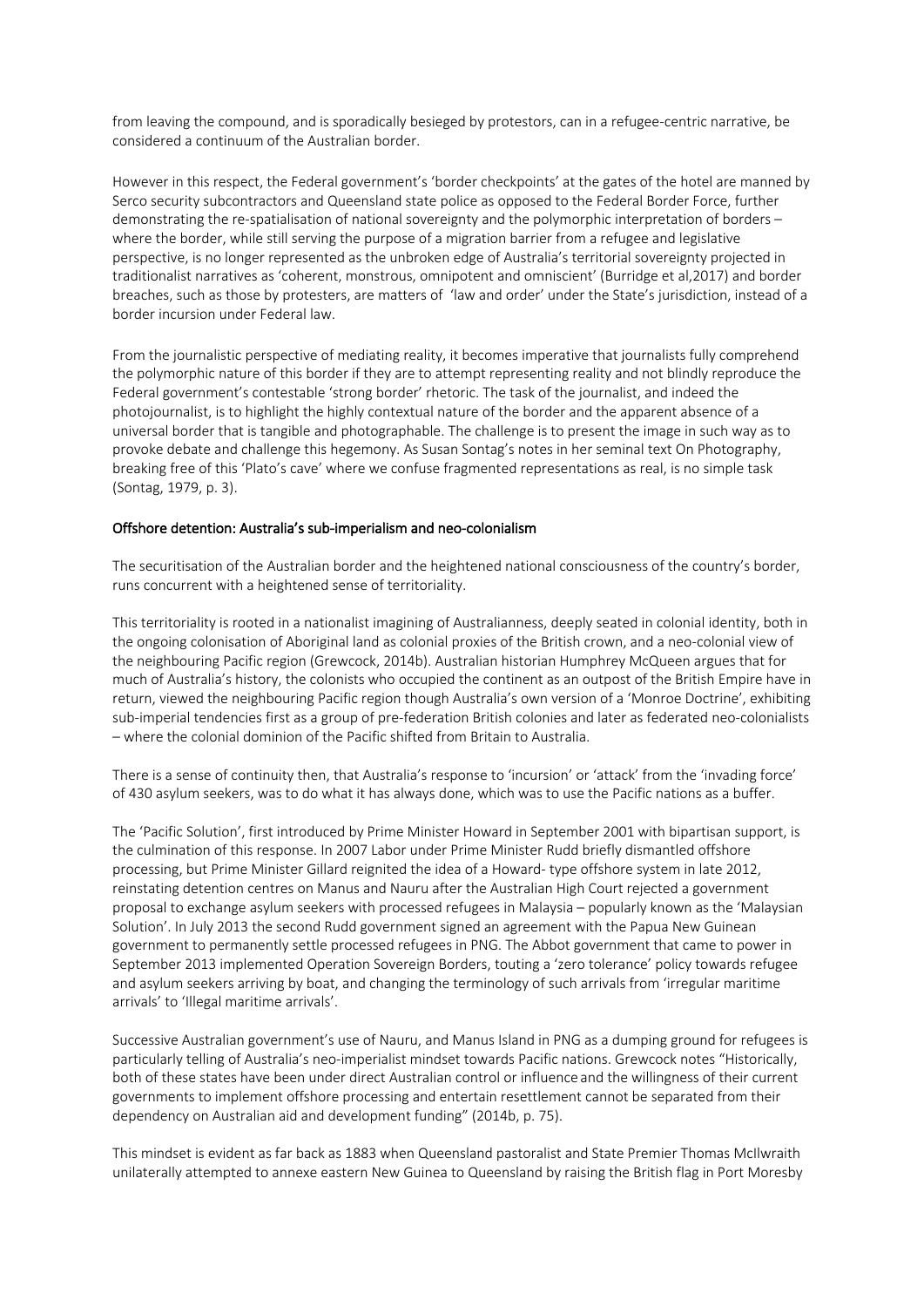(Jacobs, 1952, p. 111; McQueen, 2004, p. 15). In 1919, a now federated Australia formally annexed New Guinea under the Treaty of Versailles. In short, the Australian policy of imperialism centred around securing dominion over New Guinea while maintaining the ethnic purity of White Australia by limiting migration from Pacific colonies (O'Brien, 2009). While Papua New Guinea was granted independence from Australia in 1975 under the Whitlam government, many analysists argue the 'master-servant' relationship has continued (Ritchie, 2013).

Two weeks after Prime Minister Rudd's July 2013 announcement that no asylum seeker arriving by boat would be settled in Australia, the government announced plans to cut overall foreign aid but increased aid to PNG. *The Age* reported the "government will pour \$1.1 billion into operating the Manus Island detention centre over four years" (Hall, 2013). The article cited Finance Minister Penny Wong saying the government would "spend \$194 million to expand the Manus Island detention centre, and another \$175 million to run it" (Hall, 2013), partially offsetting the costs by cutting \$236 million from the overall aid budget. The newspaper reported that "As a sweetener, Australia will increase its overseas development aid to PNG by \$420 million over four years. There will also be an additional \$18 million in aid funding to be specifically directed to tackling law and order issues in the country," (Hall, 2013). Australian aid, or what is officially called Official Development Assistance to PNG country programs amounted to \$508.7m in 2019-20, \$491.1m in 2020-21, and \$479.2m in 2021-22. When nondirect aid is included, this accounted for \$618.9m or 15.2 per cent of the total Australian aid in 2019-20, \$596m or 14.9 per cent in 2020-21, and \$587.8m or 14.7 per cent in in 2021-22 (DFAT, 2021). In 2019, 70.66 per cent of Organisation for Economic Cooperation and Development aid to PNG came from Australia (Pryke, 2019).

Historically, Australian dominion over Nauru runs along similar lines to their dominion over Papua New Guinea, the only difference being New Zealand's sub-imperialist involvement, joining forces with Australia and Britain in the early 1900's to subordinate the tiny phosphorous-rich Pacific nation for commercial mining purposes. Over the next 50 years Nauru would be stripped of its natural assets and the landscape declared uninhabitable to the point where Australia proposed wholesale relocation of the population to Queensland's Curtis Island, stripping Nauruans completely of their sovereignty and making them Australian citizens. Australia's cavalier attitude to Nauruan sovereignty, and the use and abuse of the small island for Australian interests, has continued despite Nauru demanding and securing independence in 1968. Exerting economic dominion over Nauru via the refugee resettlement agreement is a case in point. A few months after PM Rudd's offshore deal with Nauru, Grewcock (2014b) wrote "the resettlement agreement secured an aid payment of \$29.9 million and a further \$17 million to refurbish the local prison. These were significant sums for a country with a national budget of only \$35 million and reflect Australia's extensive and direct involvement in Nauru's financial and political affairs" (2014b, p. 75). Australia provided \$28.6m in aid to Nauru in 2019-20, and has projected a bilateral allocation of \$25.5m and total aid allocation of \$32.2m for 2021-22 (DFAT, 2022).

This complex asymmetric partnership with Nauru and Papua New Guinea is central to framing and mediating the political reality of contemporary refugee migration, where Australia continues to use its former colonies in the Pacific, tethering them now though the promise of ongoing foreign aid and using them as a buffer against irregular refugee migration into Australia.

On September 24, 2021, Home Affairs Minister Karen Andrews announced the Australian government had "signed a memorandum of understanding to establish an enduring regional processing capability in Nauru" (Home Affairs Portfolio, 2021). Two weeks later, on October 6, 2021, the Morrison government announced it would close offshore processing in PNG, putting an end to a Clayton's solution that had become untenable after a five-judge bench of the PNG supreme court asserted the country's independence in April 2016 and ruled the detention centre on Manus Island to be "unconstitutional and illegal" (BBC, 2016).

This created a complex situation for many of the men in the Kangaroo Point APoD. As they stood on their balcony, the refugees originating from Manus Island were not only trapped on the wrong side of Australia's ever-morphing national border, but they had also been pushed back over the net by the PNG judiciary as it drew from its own sense of sovereignty and values to reject the continued detention of refugees on its soil on behalf of a foreign power. The 2016 ruling stated that PNG and Australian governments should "forthwith take all steps necessary to cease and prevent the continued unconstitutional and illegal detention" of asylum seekers, and the "continued breach ... of their constitutional and human rights." In a bureaucratically pragmatic move, PNG opened the detention centre doors and gave refuge to those already within their jurisdiction, but closed their border to those outside it, leaving the KP APoD men with nowhere to return to, and no prospect of settlement on the other side of the hotel wall. It would be easy to cast aspersions on the PNG government's decision to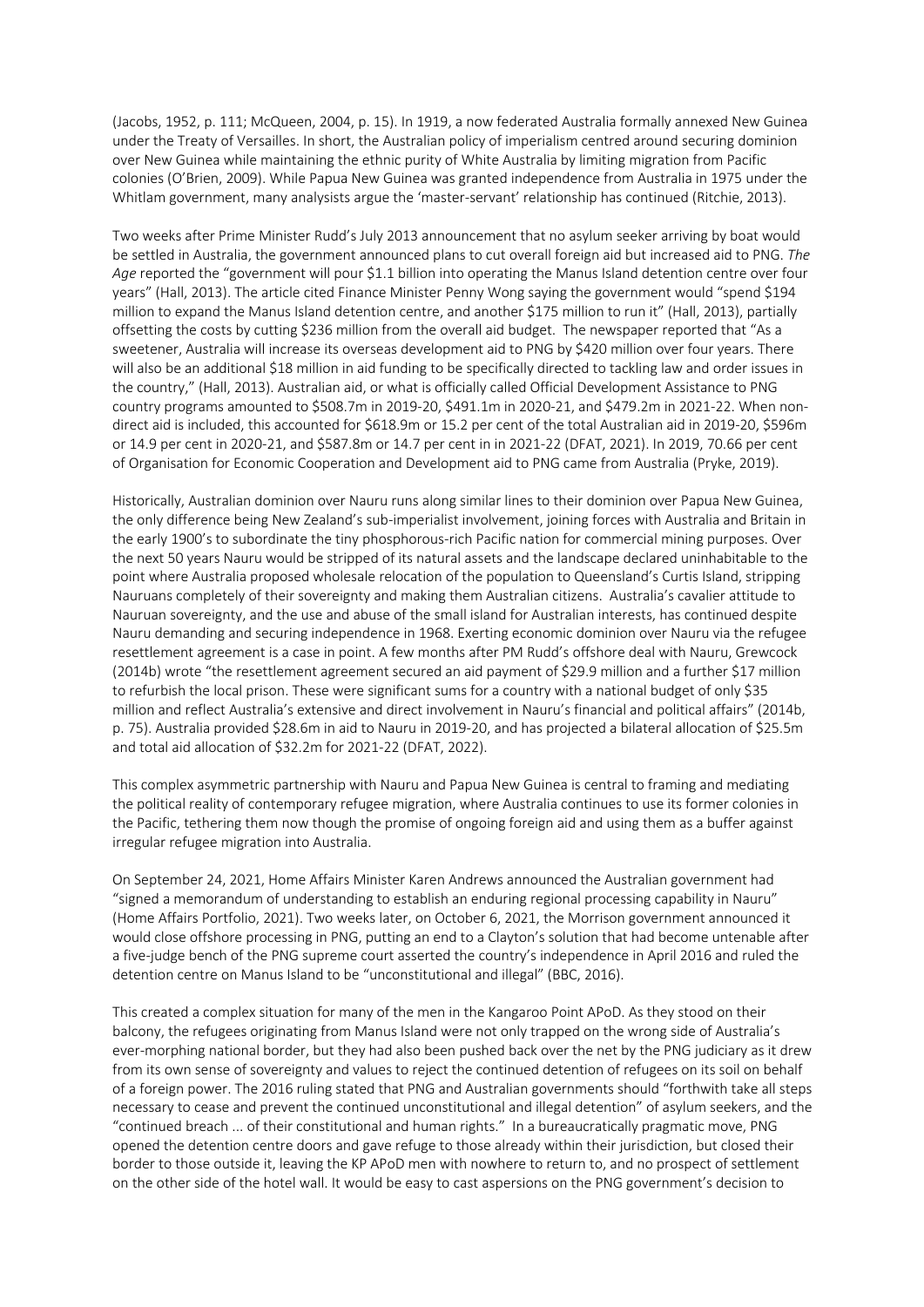reject jurisdictional responsibility for the Medevacked refugees, but the reality is, it was Australia's imperialist behaviour which foisted the responsibility on them in the first place.

## Refugee as Homo Sacer:

The (re)spatialisation and territorialisation of refugee migration inevitably brings the conversation around to the people who are moved within this space – the refugees.

The conceptualisation of borders as polymorphic, and of territoriality though rubbery definitions of space, lends itself to seeing refugees in that space as being neither here nor there – what Giorgio Agamben would call a state of exception (Stratton, 2009), or a 'zone of indistinction (Oesch, 2017). Refugee detention regime which support on-shore and off-shore detention centres, immigration transit accommodation and alternative places of detention, present ambiguous spaces where Australian sovereignty determines membership, relegating nonmembers to outside of political society, the Australian citizenry – and in the case of the refugees on the KP APoD balcony, invisible, yet photographable in plain sight.

The inbetweenness of the KP APoD refugees aligns with Agamben's idea of *Homo Sacer*. His idea of Homo Sacer draws upon the Roman concept of a paradoxical figure banished outside of the political sphere and reduced to a state of bare existence – one who can be killed with impunity, yet not worth sacrificing to the gods. The Homo Sacer refugee is moved, removed and bartered at the whim and pleasure of the state without any real agency to determine their own fate. At least 12 refugees and asylum seekers have died by their own hand while in Australian immigration detention on Manus and Nauru, and many more even after varying degrees of settlement. Yet as Homo Sacer outside of the Australian citizenry their deaths, psychologically associated with trauma resulting or exacerbated by detention, rarely register as a state responsibility. Experiences of suicidal ideation are common among refugee detainee Homo Sacer, and yet in a largely unchallenged demonstration of biopower the state continues to prolong their life in immigration purgatory, securitising mental health and deploying rigorous security measures to prevent the capacity for suicide, instead of offering psychological relief through a permanent, settled solution to their indeterminate status.

The state's narratives and its use of symbols that frame refugees seeking asylum as 'queue jumpers' and 'illegals' continues to justify their exclusion from society though suppositions of deviance and criminality that are never openly discussed or legally proven. This deliberate criminalisation of refugees also justifies the execution of biopower and the relegation of these Homo Sacer to a seemingly endless and inescapable immigration limbo.

## Conclusion:

When a photojournalist considers concepts such as polymorphic borders and territoriality, and refugees as Homo Sacer, in framing their images, the photojournalism they create can teach us what Susan Sontag calls "a new visual code", giving us what she describes as "a grammar, and more importantly, an ethics of seeing" (Sontag, 1979, p. 3). Deliberately and purposefully seeing the KP APoD refugees through the distortion of Australian territoriality, whereby Australia is able to shrink and retract its border to exclude and dehumanise refugees, and imperiously stretch it to exercise dominion over Nauru and PNG, a photojournalist can broaden their framing of images to challenge the scopic hegemony of Australian refugee migration.

Such a reconceptualization of the Kangaroo Point refugee protest positions the resultant photojournalism beyond the news event, moving the images from an epistemology of blindness to an epistemology of seeing, where the images become visual artefacts in a discourse of deductive reasoning that might be harnessed to analyse and dissect the true nature of the refugee migratory experience. The deeper we look at these images and the deeper we read them, the less these images become what Susan Sontag (1979) calls shadows on Plato's cave and the more they take on real shape able to convey discourse beyond fragments of reality.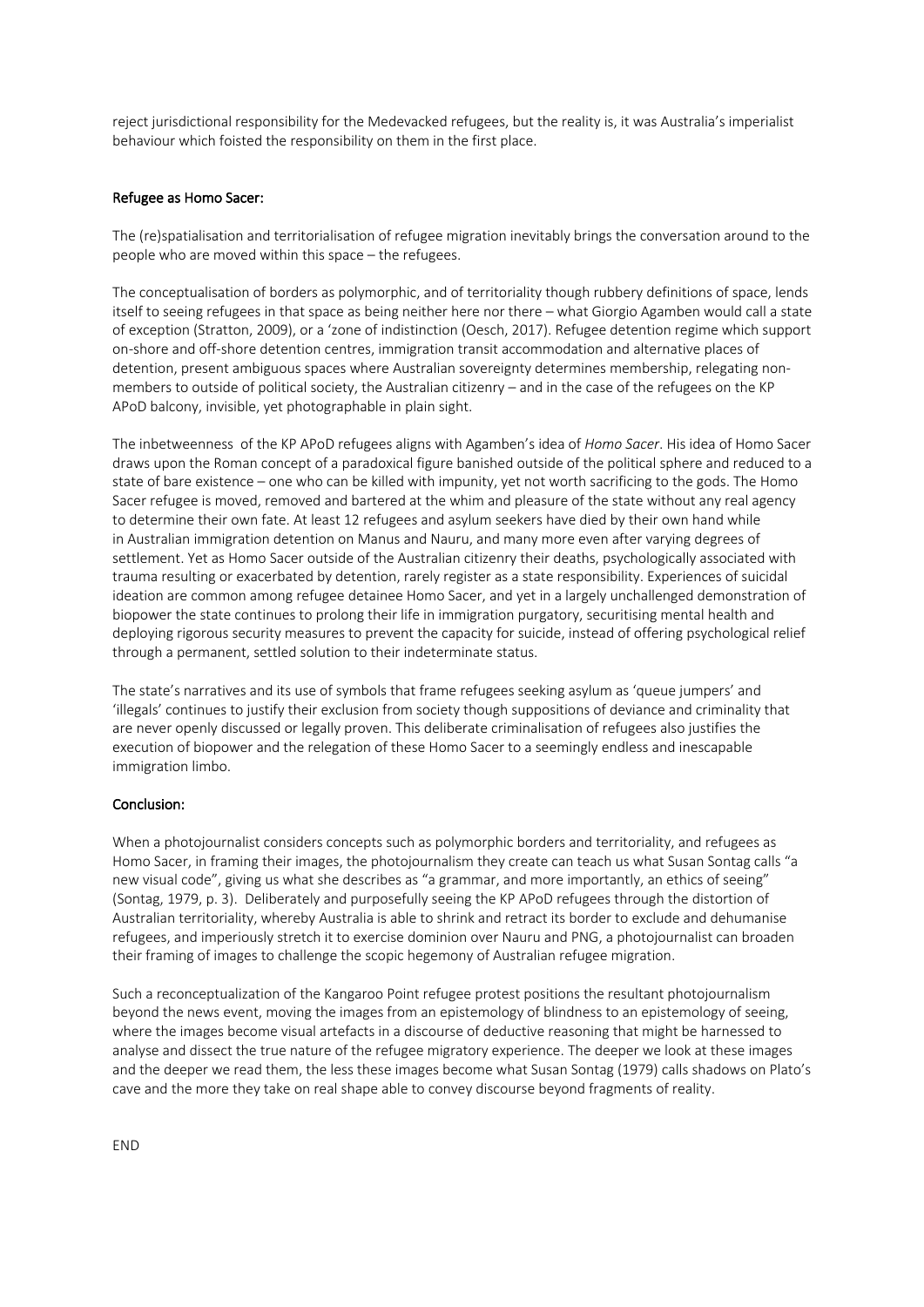# Bibliography

- Asylum Seeker Resource Centre. (2021). Medevac process explained. https://asrc.org.au/medevac-processexplained/
- Department of Foreign Affairs and Trade. (2021). *Papua New Guinea, Development Cooperation Factsheet, May 2021.* Australian Government. https://www.dfat.gov.au/sites/default/files/development-cooperationfact-sheet-papua-new-guinea.pdf
- Department of Foreign Affairs and Trade. (2022). *Australia's development program to Nauru.* Australian Government. https://www.dfat.gov.au/geo/nauru/development-assistance/development-assistance-innauru
- BBC. (2016, April 26). PNG court rules Australia's Manus detention centre unconstitutional. *BBC News*. https://www.bbc.com/news/world-australia-36136629
- Bleiker, R., Campbell, D., Hutchison, E., & Nicholson, X. (2013). The visual dehumanisation of refugees. *Australian Journal of Political Science*, *48*(4), 398-416. https://doi.org/10.1080/10361146.2013.840769
- Broersma, M. (2010). The unbearable limitations of journalism: On press critique and journalism's claim to truth. *International Communication Gazette*, *72*(1), 21-33. https://doi.org/10.1177/1748048509350336
- Burridge, A., Gill, N., Kocher, A., & Martin, L. (2017). Polymorphic borders. *Territory, Politics, Governance,* 5(3), 239-251. https://doi.org/10.1080/21622671.2017.1297253
- Chouliaraki, L., & Stolic, T. (2017). Rethinking media responsibility in the refugee 'crisis': A visual typology of European news. *Media, Culture & Society*, *39*(8), 1162-1177. https://doi.org/10.1177/0163443717726163
- Chouliaraki, L., & Stolić, T. (2019). Photojournalism as political encounter: Western news photography in the 2015 migration 'crisis'. *Visual Communication*, *18*(3), 311-331. https://doi.org/10.1177/1470357219846381
- Devetak, R. (2004). In fear of refugees: The politics of border protection in Australia. *The International Journal of Human Rights*, *8*(1), 101-109. https://doi.org/10.1080/1364298042000212565
- Gale, P. (2004). The refugee crisis and fear: Populist politics and media discourse. *Journal of sociology*, *40*(4), 321-340. https://doi.org/10.1177/1440783304048378
- Grewcock, M. (2014a). Back to the future: Australian border policing under labor, 2007–2013. *State Crime Journal*, *3*(1), 102-125. https://doi.org/10.13169/statecrime.3.1.0102
- Grewcock, M. (2014b). Australian border policing: Regional 'solutions' and neocolonialism. *Race & Class*, *55*(3), 71-78. https://doi.org/10.1177/0306396813509197
- Hall, B. (2013, August 3). Aid budget cut to give PNG more. *The Age*. https://www.theage.com.au/politics/federal/aid-budget-cut-to-give-png-more-20130802-2r4wj.html
- Jacobs, M. G. (1952). The colonial office and New Guinea, 1874–84. *Australian Historical Studies*, *5*(18), 106- 118.
- Kunelius, R., & Reunanen, E. (2012). The medium of the media: Journalism, politics, and the theory of "Mediatisation". *Javnost - The Public*, *19*(4), 5-24. https://doi.org/10.1080/13183222.2012.11009093
- Lenette, C., & Miskovic, N. (2018). 'Some viewers may find the following images disturbing': Visual representations of refugee deaths at border crossings. Crime, Media, Culture, 14(1), 111-120. https://doi.org/10.1177/1741659016672716